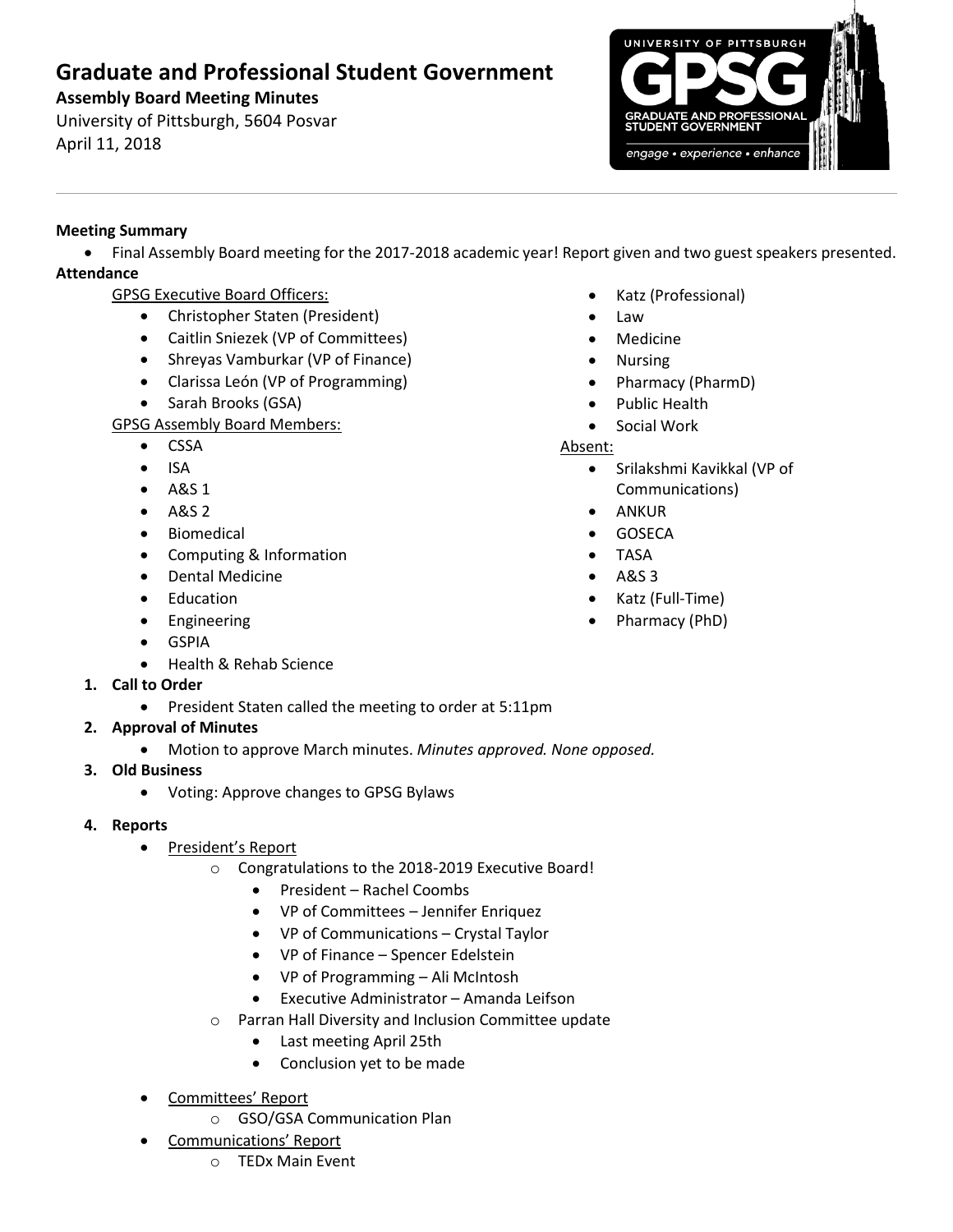- o 200 in attendance, 5 speakers, and local performance
- o Planning one more Salon event for next month
- o If interested in getting involved in TEDx next year, please email: [tedxpitt@gmail.com](mailto:tedxpitt@gmail.com)
- Finance's Report
	- o GPSG Financial Report
		- GPSG and GSA's expenses
		- March Travel Grants
		- Supplemental Funding
- Programming's Report
	- $\circ$  Spring Fling April 20<sup>th</sup> at Rivers Casino at 8:00pm
	- o Universal Calendar Feedback
		- Universal Calendar for AB representatives to submit their events to help get the word out about each schools' events
		- Preferences for using Google, but need is demonstrated for either calendars.
			- a. For sake of time, use Google calendar
- Executive Administrator's Report
	- o No report
- Assembly Board Member Reports
	- o *Arts & Sciences*
		- Haven't had meeting yet, elections
	- o *Biomedical*
		- No report
	- o *Dental Medicine*
		- No report
	- o *Education*
		- No report
	- o *Engineering*
		- Added Outreach Officer for next year's Board
		- If any group has outreach opportunities for next year, please reach out to [egso@pitt.edu](mailto:egso@pitt.edu)
		- Looking for advice
	- o *GSPIA*
		- No report
	- o *School of Computing & Information*
		- Monthly social hour last Friday was a success
	- o *Katz (Full Time)*
		- Katz Elections
	- o *Katz (Part Time)*
		- Going through interviews for new Board members
	- o *Law*
		- Having elections for new Board members
	- o *Medicine*
		- Students have voiced concerns about travel grants. Questions regarding the allocation process from GPSG Travel Grants.
	- o *Nursing* 
		- No report
	- o *Pharmacy (PharmD)*
		- Concerns voiced regarding GPSG Travel Grants
	- o *Pharmacy (PhD)*
		- No report
	- o *Public Health*
		- Blood drive last week